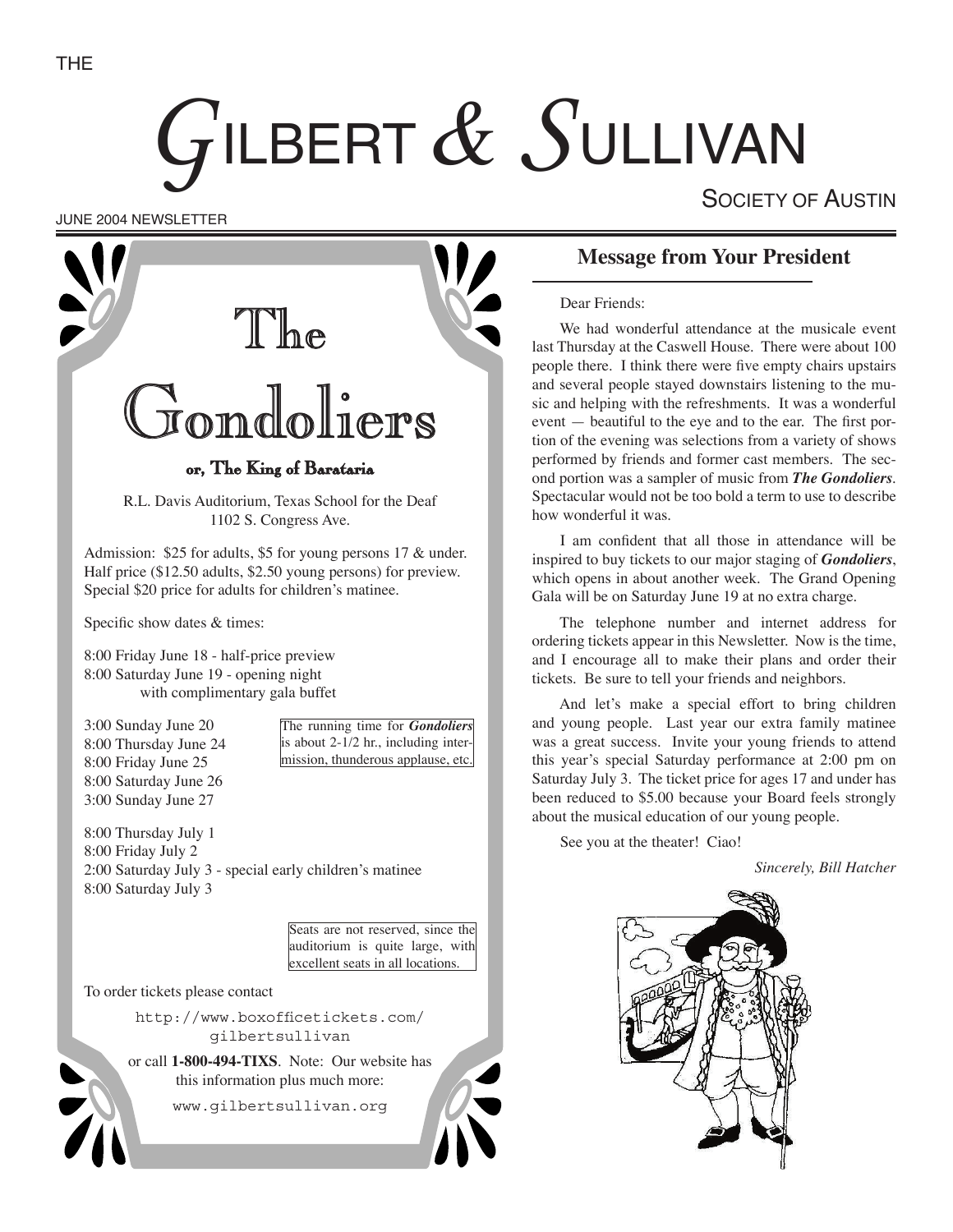#### **Last Musicale and Special Event**

#### Report from *Reba Gillman*

Over 100 people gathered on June 3, 2004, in the Caswell House to enjoy an excellent program of excerpts from Gilbert & Sullivan. Kristin Burritt and Eva Laskaris worked hard to find and set up this venue and plan selections worthy of presentation in the gracious Victorian setting. In response members and guests showed up in their best bibs and tuckers and a delightful time was had by all.

The audience gathered on the second floor of the old mansion (up a precarious flight of steep stairs, although an elevator was available for those who took the trouble to look for it). Chris Buggé served as MC, in a jovial and informal style. His baby blue Rolls Royce was parked outside to enhance the atmosphere of elegance. Tastes of each of four operas were presented as scenes giving a sense of the story of the whole, which is usually lost when single songs appear with no explanation or introductory dialog. Marc Witmer served as the capable pianist.

 Claire Vangelisti and Holton Harrison Johnson opened the program with a repeat of a scene from their B.Iden Payne award-winning performances as Mabel and Frederic in our 2003 production of *The Pirates of Penzance*, singing "Stay, Frederic, Stay," and ending with the passionate "Oh, here is love, and here is truth, And here is food for joyous laughter." Next, excerpts from *Iolanthe* were introduced by fairies Kristina Horacek, Eva Laskaris, Emma McNairy, and Hilary Young wearing lovely etherial wings and singing "Tripping hither, tripping thither, Nobody knows why or whither." Special guest performer, Cindy Sadler, who sang Buttercup in our 1989 production of *H.M.S. Pinafore*, joined us as the Fairy Queen and pardoned Iolanthe, sung by Kristin Burritt. A scene between Strephon (Derek Smootz) and Phyllis (Eva Laskaris) brought us "Good morrow, good lover," followed by dialog and the lovely duet "None shall part us from each other." And finally, the Lord Chancellor (Arthur DBianca) wearily entered to sing the famous nightmare song: "When you're lying awake with a dismal headache, and repose is taboo'd by anxiety, I conceive you may use any language you choose to indulge in, without impropriety."

The charming duet between Nanki-Poo (Holton Johnson) and Yum-Yum (Kristin Burritt), "Were you not to Ko-Ko plighted" introduced scenes from *The Mikado*, followed by a large portion of the Finale to Act I, in which the fearsome Katisha tries to reveal Nanki-Poo's royal origin, and is thwarted by the combined efforts of the chorus. Cindy Sadler returned to sing Katisha, Holton and Kristin continued as Nanki-Poo and Yum-Yum, Eva Laskaris sang Pitti-Sing, and the chorus was sung by Emma McNairy, Hilary Young, Arthur DiBianca, and Derek Smootz. Intermission was then announced, and we were invited to descend to the first floor dining room for desserts. These delicacies were provided by Texas French Bread, the generous Kristin Stephens of Austin Catering, and Trianon-The Coffee Place, plus goodies brought by members as is our custom. The handsome spread had been set up by hardworking volunteers Libby Weed, Paula Tyler, Lauren Hatcher (President

Bill's daughter) and earlier work by Kristin Burritt and Eva Laskaris, to all of whom many thanks.

The second act brought us excerpts from *The Gondoliers*, now in rehearsal, and greetings from Music Director Jeffrey Jones-Ragona. He told us that this was his ninth association with a production of The G&S Society of Austin, eight as Music Director and one as performer: he sang the part of Luiz in our 1995 production of *The Gondoliers*. He also told us that he was enjoying working with Stage Director Christina J. Moore, and Choreographer Nancy Bain. He said Christi was one of the most intelligent directors he had ever worked with, noting that his first four favorites were Rafe McPhail. There followed choice samples designed to whet our appetites and bring us all to the performances starting on June  $18<sup>th</sup>$ . Performers were: Russell Gregory as the Grand Inquisitor; Claire Vangelisti and Garrett Maddox as Gianetta and Marco; Kristina Horacek and Holton Johnson as Tessa and Giuseppi; and Stephanie Blackwood, Patricia Combs, Rema Garrison, Amy Kelley, Emma McNairy, Amanda Shelton, and Jennifer Sublett as *contadine*. Chris assured us that there were other men in the show as well. Props were provided by Randall McIntyre, who also sings in the chorus. We heard the opening chorus of the *contadine*; a scene with dialog and song in which the Grand Inquisitor announces that one of the Palmieri brothers will be king and they proclaim their republican ideals while their new wives speculate that one of them will be a "regular, royal queen;" ending with the wonderful, complicated quartet "In a contemplative fashion."

To finish off the evening in true G&S style we all rose to sing "Hail Poetry" from *Pirates* as Chris informed us that Russell Gregory was celebrating his  $70<sup>th</sup>$  birthday and would sing the Pirate King's introduction.

Many thanks to all who contributed their services to this event. Special thanks to Cindy Sadler, Texas French Bread, Kristin Stephens of Austin Catering, and Trianon-The Coffee Place.

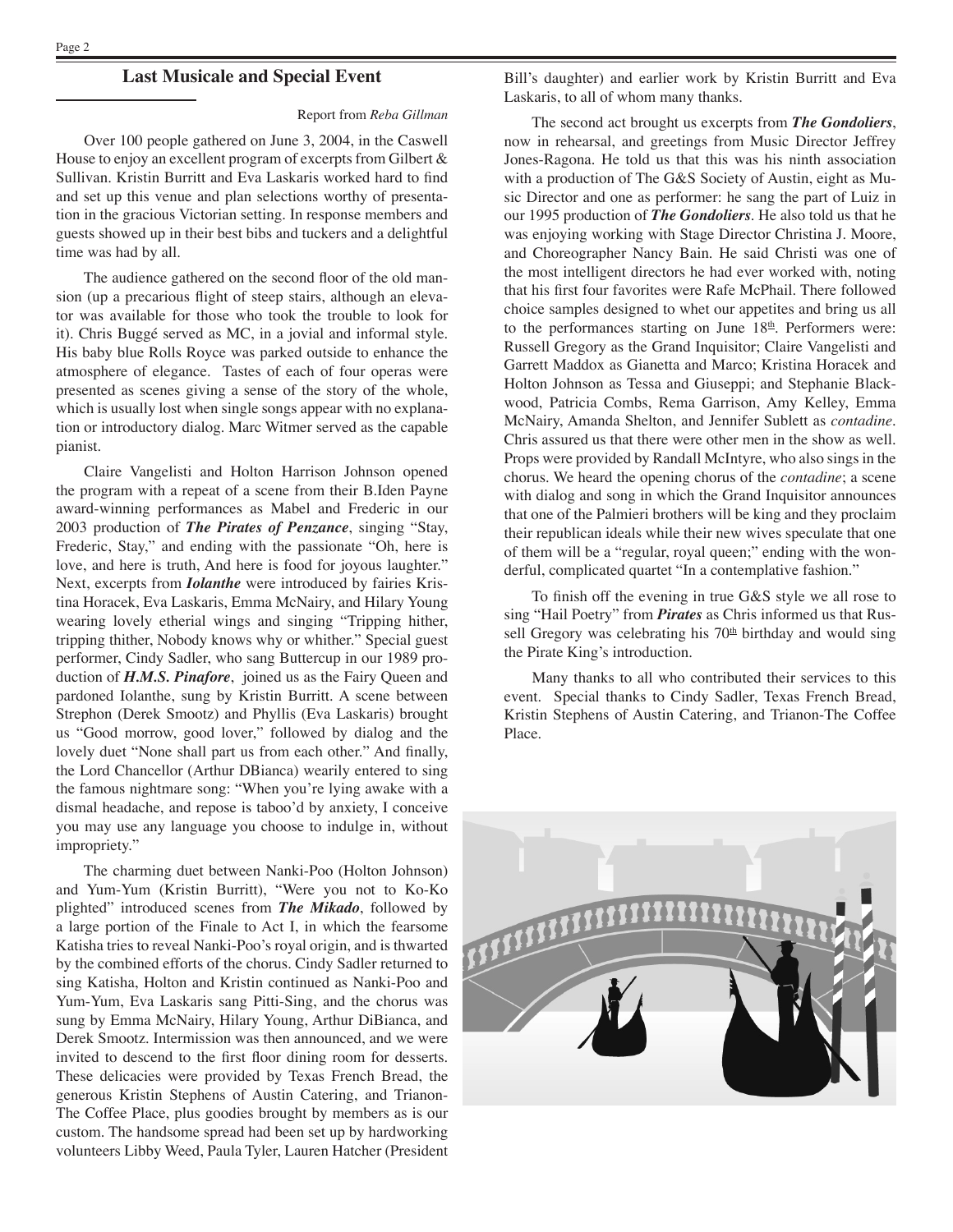### **Member of the Month**

All dues-paying members are eligible to be our "member of the month" (who is randomly selected). The member of the month is entitled to contact our office and order one free piece of merchandise: a video, CD, Society History, T-shirt, or mug. This month's Member of the Month is

# **PATRICIA SPURR**

Congratulations! We value your membership! Please see our web site

www.gilbertsullivan.org

for a list of what's available, choose your prize, and we'll mail it to you.

#### **Our Supporters**

We wish to thank especially the following individuals for their continuing support:

- Byron Arnason Marion DeFord Russell Gregory Andrew, Enid, & Gary Hallock Kristine M. Olson
- Allen Lawshae Barbara Lee Katharine Shields Patricia Spurr Rose Taylor Steve & Louise Weinberg

# Contributors to *Gondoliers* 2004

Underwriters: **Chris Buggé • Larry Shepley • Michael & Libby Weed**

Contributers: **Chuck Antonie • Norma & Floyd Brandt • Barbary Phillips in memoriam Lucile Convers • Ann Rogers in memoriam Lucile Convers • John, Christie, & Lori Fisher • Russell Gregory • Cindy Hager • William P. & Naomi Haight • James A. Hitt • Benard Laves • Norman & Emilia Martin • George & Nancy McQueen • Joan Pearsall • B.M. Phillips • Priority Copy • Prudential Foundation Matching Gifts • D.A. Rutishauser • Jean and Ed Smootz • Patricia Spurr • Cleve H. Tandy Foundation • Michael & Libby Weed • Dr. Claire Ellen Weinstein • Westminster Manor**



*The Gondoliers* is funded in part by the City of Austin under the auspices of the Austin Arts Commission and supported by a grant from the Texas Commission on the Arts.



#### **News**

**Larry Shepley**, our wandering former President, is back from a week in Florence, Italy, where he participated in a National Science Foundation "Chautauqua" program: "Galileo's Genius Viewed in Scientific, Artistic, Political, and Religious Contexts." There he suffered from Stendhal's Syndrome: an overload of great art (not to mention good food).

**The Spring Woods High School Theater Arts Department and Thespian Troupe 127** have been invited to represent the US at the 2005 American High School Theater Festival in Edinburgh, Scotland, in August, 2005. There they will perform *The Pirates of Penzance*. To start raising funds for their trip, they presented *Pirates*  at the Hobby Center Zilkha Hall in Houston, Texas, June 1–5. We send them our very best wishes.

Swing ʻn Sway with the **Stardust Four** (Judy Ratliff, Catherine Bartoli, and Ann & Vernon Moeller, who have sung for us before). They will perform with Tom Husak and his Big Band at Bethany United Methodist Church, 10010 Anderson Mill Road, Sunday June 13, 2004, at 4:00 pm. For more information contact Vernon at m511406@yahoo.ie or Catherine at cbartoli@swbell.net.

# Membership Form

We encourage you to join our Society. If you are a member, please check your membership renewal date on the top of the mailing label. If expired or near expiration, your membership needs to be updated! To correct your address, renew your membership, or become a member, complete this form, and mail it to us at:

The Gilbert & Sullivan Society of Austin P.O. Box 684542 Austin, Texas 78768–4542 Phone: 472-4772 (472-GSSA)

Name (as you want it to appear) \_\_\_\_\_\_\_\_\_\_\_\_\_\_\_\_\_\_\_\_\_\_\_\_\_\_\_\_\_\_\_\_\_\_\_\_\_\_\_\_

Phone (Day) \_\_\_\_\_\_\_\_\_\_\_\_\_\_\_\_\_\_\_\_\_\_\_\_\_(Night)\_\_\_\_\_\_\_\_\_\_\_\_\_\_\_\_\_\_\_\_\_\_\_\_

Address

City, State, ZIP \_\_\_\_\_\_\_\_\_\_\_\_\_\_\_\_\_\_\_\_\_\_\_\_\_\_\_\_\_\_\_\_\_\_\_\_\_\_\_\_\_\_\_\_\_\_\_\_\_\_\_\_\_

E-mail address \_

Does your company match donations? Company

Please check a membership category. Membership benefits include our Newsletter and 10% discount on tickets.

 $\Box$  Individual: \$20 or more

 $\Box$  Family/Group: \$30 or more

 $\Box$  Donation only (no membership)

 $\Box$  I'm interested in volunteering.

Please consider becoming a member at one of the following **Donor Levels**: **Patron** (\$50-\$99), **Grand Duke or Duchess** (\$100- \$249); **Major-General** (\$250-\$499); **Pooh-Bah** (\$500-\$999); **Pirate King** (\$1000-\$2499); **Savoyard** (\$2500 & up). Donor members receive additional benefits. Please call our office or visit our website (www.qilbertsullivan.org) for further information.